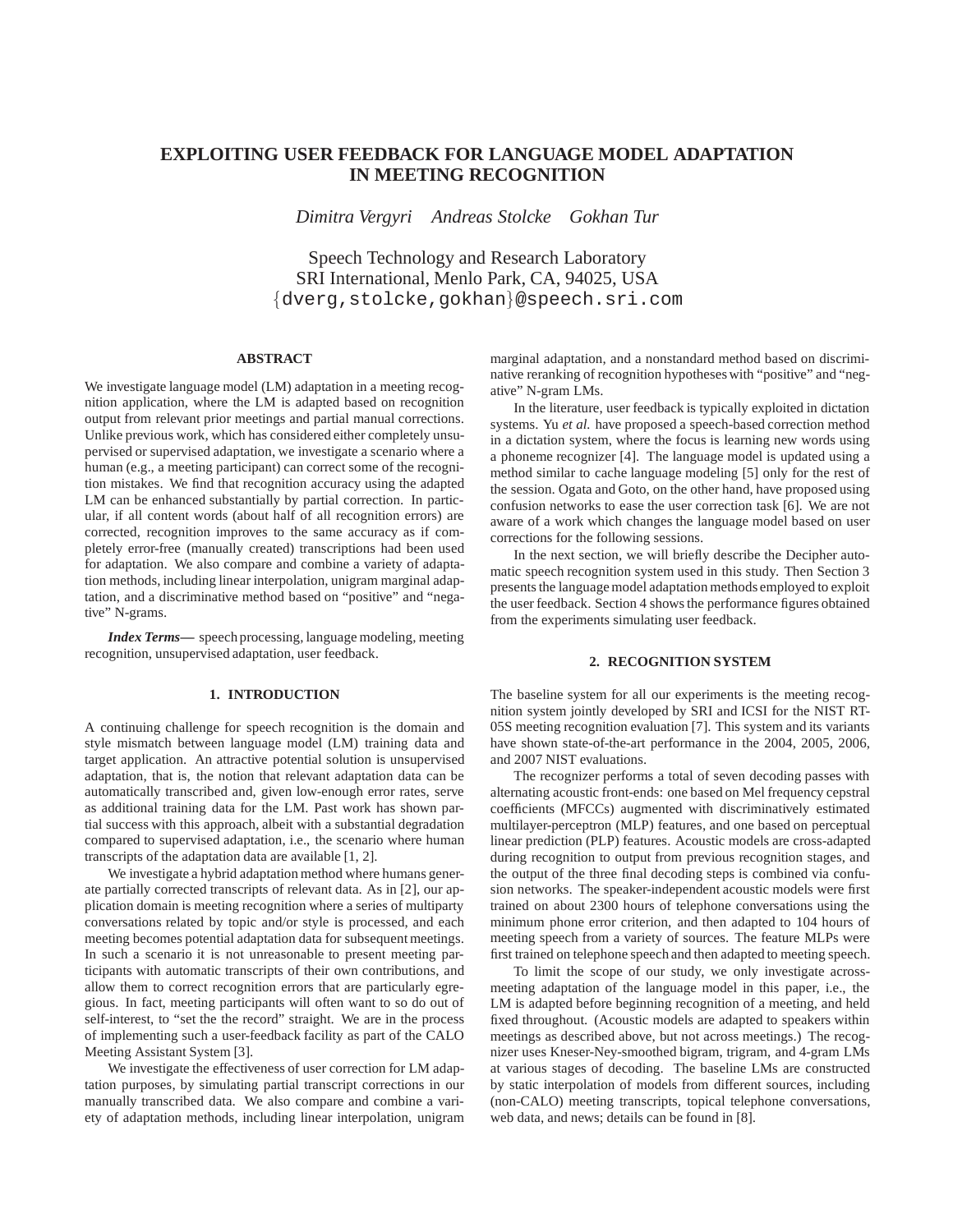| Meeting sequence | # words | # speakers | $#$ meetings |  |
|------------------|---------|------------|--------------|--|
|                  | 4895    |            |              |  |
|                  | 3970    |            |              |  |
|                  | 5318    |            |              |  |
|                  | 1427    |            |              |  |
|                  | 1653    |            |              |  |
|                  | 3927    |            |              |  |
|                  | 5948    |            |              |  |
|                  | 4998    |            |              |  |

**Table 1**. Statistics of meeting sequences used in the experiments.

## **3. ADAPTATION METHODS**

Our experiments employ a variety of LM adaptation techniques, alone or in combination.

#### **3.1. Linear Interpolation**

In this computationally simple and time-honored approach (going back at least to [9]), a separate LM  $p_{adapt}$  is estimated from the transcripts (automatic or human generated) of the adaptation data. The adapted LM is then obtained by forming the linear interpolation of the baseline LM  $p_{base}$  with  $p_{adapt}$ :

$$
p(w|h) = \lambda p_{base}(w|h) + (1 - \lambda) p_{adapt}(w|h)
$$
 (1)

The adaptation weight  $\lambda$  is optimized on a held-out set. In our implementation, rather than optimizing word error directly, an expectation maximization algorithm is used to minimize the perplexity of the tuning set, as a function of  $\lambda$ . As we found in prior work [2], no significant degradation is incurred by estimating  $\lambda$  on error transcripts rather than correct transcripts.

If the interpolated LM components are both N-gram models one can create a single new merged LM that incorporates the interpolated probabilities [10]. Therefore, it is straightforward to adapt all LMs used by the recognition system (including the one used in decoding).

#### **3.2. Unigram Marginal Adaptation**

In this approach the baseline LM is modified to change the unigram marginal probabilities to match the adaptation data, but higher-order N-gram probabilities are changed as little as possible (in the relative entropy sense). This approach was proposed by [11]; a fast, approximate version was suggested by [12] in which the adapted LM is

$$
p(w|h) = \frac{p_{base}(w|h) \left(\frac{p_{adapt}(w)}{p_{base}(w)}\right)^p}{Z(h)}
$$
(2)

 $\sim$   $\sigma$ 

 $\mathcal{L}$ 

where  $Z(h)$  is a normalizing term that ensures the probabilities for a given history  $h$  sum to unity, i.e.,

$$
Z(h) = \sum_{w} p_{base}(w|h) \left(\frac{p_{adapt}(w)}{p_{base}(w)}\right)^{\beta}
$$
 (3)

 $\beta$  is an attenuation parameter controlling how far the adapted estimates deviate from the baseline.

The rationale behind unigram marginal adaptation is that while higher-order N-gram estimates based on small and errorful adaptation data are bound to be noisy, unigram probabilities should be relatively reliable.

Due to the normalization term (3), marginal adaptation is computationally expensive. We therefore used it only in the N-best rescoring stages of our system. An implementation [10] that caches  $Z(h)$  for reuse can be very efficient for a typical rescoring application since the same history occurs many times.

#### **3.3. Positive / Negative LM Rescoring**

The third adaptation method is meant to be discriminative in that it actively penalizes N-grams that were recognized incorrectly in the adaptation data. This approach assumes that at least some manually corrected recognition output is available.

To this end, we compare the automatic hypothesis to the corrected ones and extra two sets of N-grams: those that occur in the corrected transcripts in regions of recognition errors (the "positive" N-grams), and those N-grams containing the recognition errors themselves (the "negative" N-grams). From these N-gram counts, corresponding "positive" and "negative" LMs are estimated, and Nbest are rescored with each LM. The resulting additional scores are then combined in a log-linear, weighted fashion with the standard scores for acoustic and baseline language models. The combination weights are then optimized discriminatively to minimize word errors on the held-out tuning set. The "negative" LM scores typically receive a negative weight in this process, i.e., this results in a penalty to hypotheses containing N-grams found in the incorrect adaptation hypotheses. The method is similar to the "anti-language model" proposed in [13].

Also note that this approach resembles the minimum classification (or word) error (MCE or MWE) based discriminative language model training approaches [14]. In MCE-based language modeling the probability of the N-grams in the correct (erroneous) string are increased (decreased) a little. More formally, a misclassification function is defined to compute the difference between the language model scores (log probabilities),  $G_{LM}$  of the correct string,  $W_0$ , and the best hypotheses,  $W_1$  for a given portion of speech,  $X_i$ :

$$
d_{LM}(X_i) = -g_{LM}(X_i, W_0) + g_{LM}(X_i, W_1)
$$

Then the goal is to minimize this misclassification function. A loss function is defined as:

$$
\frac{1}{1 + exp(-\gamma d_{LM}(X_i) + \theta)}
$$

Then the generalized probabilistic descent (GPD) algorithm is employed to update each N-gram score in an iterative fashion. In that respect, our approach can be considered as a simplified case of a MCE-based approach since we learn a single weight for all the adjusted N-grams and we do not iterate.

## **4. EXPERIMENTS**

#### **4.1. Meeting Data**

For the CALO-MA project [3], SRI collected eight sequences of meetings, each with as many as five meetings, totaling 35 meetings with 32,136 transcribed words. There are 10 speakers in total, with the same speakers (with some exceptions) occurring throughout a meeting sequence, but also re-occurring across sequences. Each sequence contains meetings on a coherent topic (such as hiring new staff). Some statistics describing the meeting sequences are given in Table 1.

We performed across-sequence adaptation using meeting sequences 1 through 4 as adaptation data, sequences 5 and 6 for tuning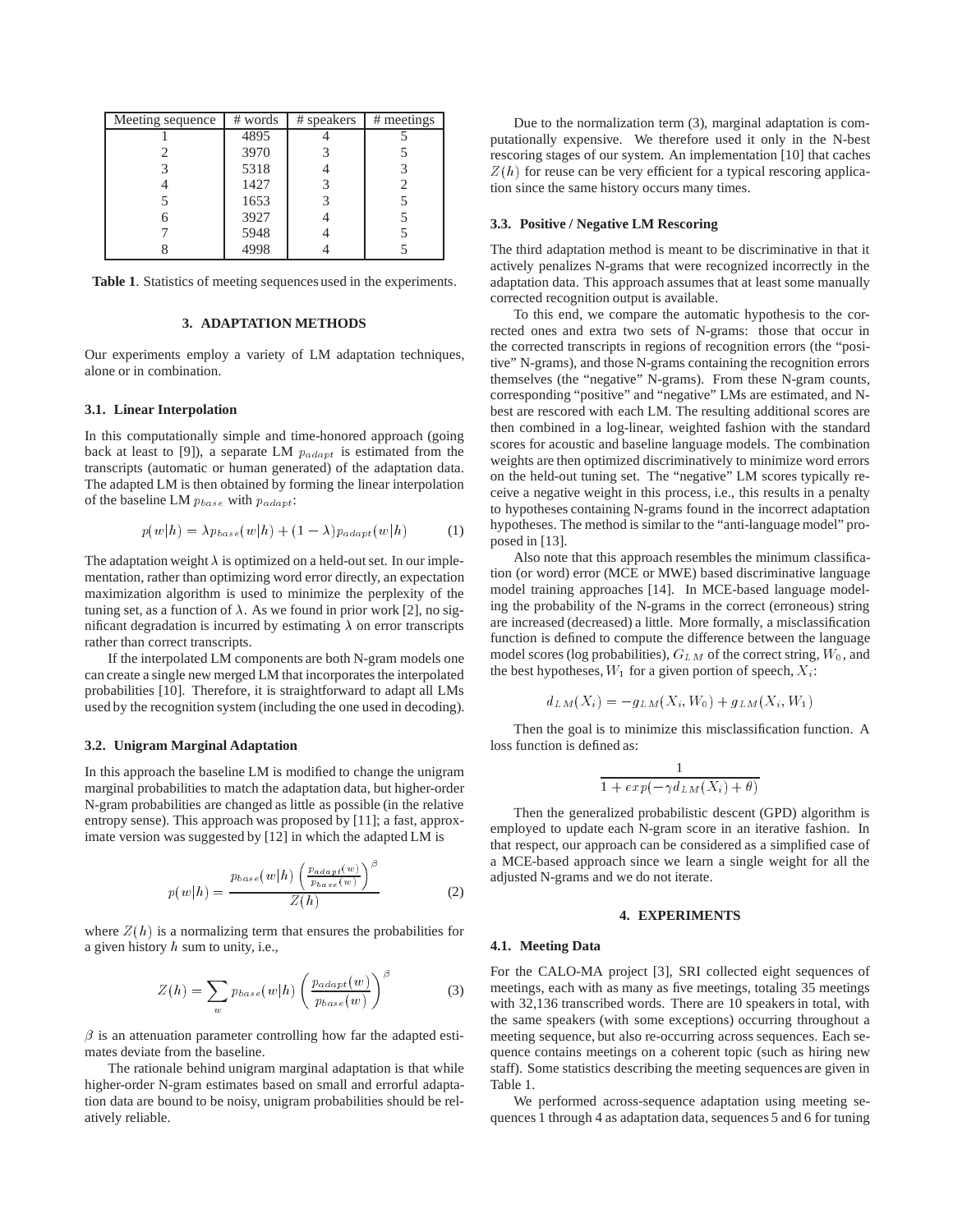| Line           | Model                                                      | WER $(%$ |
|----------------|------------------------------------------------------------|----------|
|                | Unadapted                                                  | 16.1     |
| $\mathcal{D}$  | Adapted: interp(unsup)                                     | 15.4     |
| 3              | Adapted: $interp(unsup) + marg(unsup))$                    | 15.4     |
| $\overline{4}$ | Adapted: $interp(unsup) + pos/neg(partial)$                | 15.0     |
| 5              | Adapted: $interp(unsup) + marg(unsup) + pos/neg(partial))$ | 15.2     |
| 6              | Adapted: $marg(unsup) + pos/neg(partial))$                 | 15.0     |
|                | Adapted: $interp(unsup) + pos/neg(sup)$                    | 14.9     |
| 8              | Adapted: interp(sup)                                       | 14.0     |

**Table 2**. Meeting recognition results on the test set using unadapted and various adapted language models for rescoring N-best hypotheses.

| Line<br>Model | approx. % of                              | % all errors<br>WER $(\% )$<br>corrected |       | f-WER $(\%)$   |      | c-WER $(%)$    |      |            |
|---------------|-------------------------------------------|------------------------------------------|-------|----------------|------|----------------|------|------------|
|               | content words corrected                   |                                          |       | (rel. improv.) |      | (rel. improv.) |      |            |
| $\Box$        | Unadapted                                 | $0\%$                                    | $0\%$ | 16.1           | 19.4 |                | 12.0 |            |
|               | Adapted: interp(unsup)                    | $0\%$                                    | $0\%$ | 15.4           | 18.5 | $(-4.6\%)$     | 11.3 | $(-6%)$    |
|               | Adapted: interp(partial)                  | 25 %                                     | 14 %  | 15.0           | 18.3 | $(-5.7\%)$     | 10.8 | $( -10\%)$ |
|               | Adapted: interp(partial)                  | 50 %                                     | 29 %  | 14.7           | 18.0 | $(-7.2\%)$     | 10.4 | $(-13%)$   |
|               | Adapted: interp(partial)                  | 100 %                                    | 55 %  | 14.0           | 17.6 | $(-9.3\%)$     | 9.4  | $-22\%$ )  |
|               | $\overline{\text{Adapted}}$ : interp(sup) | 100 %                                    | 100 % | 14.0           | 17.4 | $(-10.3\%)$    | 9.5  | $-21\%$ )  |

**Table 3**. Meeting recognition WER results with varying percentages of content-word errors corrected in adaptation data. Results are also reported separately for function words (f-WER) and content words (c-WER) along with the relative improvement for these word categories.

and estimation of free parameters, and sequences 7 and 8 for testing. The baseline performance is obtained using the generic LM. Contrasting experiments employ unsupervised and partially supervised adaptation, using methods described in Section 3. As an upper bound on adaptation performance, we also ran supervised LM adaptation using the manual transcriptions of the adaptation meetings. Note that supervised and partially supervised adaptation also implies adding previously unseen words that occur in the adaptation hypotheses to the recognizer vocabulary.

In order to simulate user corrections, we assumed that users do not correct function (or stop) words such as *so* or *the* unless they are part of a larger sequence. Then we simulated user feedback at various correction levels. For example the word *the* is also restored in the word sequence *join the CALO project* erroneously recognized as *joined kayla project*. We do not present the recognition performance figures for the corrected meetings since we assume that this is not a functionality of user interest. Instead we only provide performance figures for the following meetings (which can be of completely different subjects).

## **4.2. Results and Discussion**

Table 2 summarizes the test set word error rates for the unadapted (baseline) and various adapted language models. For the adapted LMs we encode the combination of methods used as follows. "interp" refers to linear interpolation, "marg" means unigram marginal adaptation, and "pos/neg" refers to rescoring with positive/negative LMs. The hypotheses used in each case are given in parentheses after the method: "unsup" for raw recognizer hypotheses, "sup" for manual (fully corrected) transcripts, and "partial" for partially corrected transcripts. Note that, in line 6, the LM adapted by interpolation was not used in N-best rescoring, but was used in generating the N-best lists, since the other adaptation methods can be used only in rescoring.

Marginal adaptation does not seem to give an added benefit over linear interpolation (lines 2 and 3, as well as 4 and 6) on our data; we therefore did not explore other combinations involving marginals adaptation since it is computationally expensive. Also, the fact that adding the marginal-adapted LM to the other two LMs actually degrades performance (line 5) indicates that a larger tuning set might be needed to robustly estimate the required rescoring weights.

The relative error reduction over the unadapted baseline from supervised adaptation is 13% (lines 1 and 8), and unsupervised adaptation (line 4) recovers about one third of that gain (4.3% relative). However, if we employ partial correction, the gain improves to 6.8% relative (line 4).

Finally, it seems that rescoring with fully corrected positive/negative LMs (line 7) gives only a small (0.1% absolute) gain over the partially corrected version (line 4).

We now turn to a system in which all LMs (both those used in decoding and those used in rescoring) had been adapted to partially corrected hypotheses obtained from the training data. To simulate plausible user behavior, we corrected only recognition errors in regions involving content words, and varied the percentage of corrected errors from about 14% (with a quarter of all content-word errors corrected) to 55% (with all content-word errors corrected). The results are summarized in Table 3.

As expected, performance improves steadily as more and more content word errors in the adaptation data are corrected. With half of all content-word errors (29% of all errors) corrected, the gain over the unsupervised approach is 0.7% absolute, or half of the gain obtained with fully supervised adaptation.

Maybe surprisingly, however, correcting all content-word error regions (55% of all errors) gives the same performance as correcting all errors (i.e., fully supervised adaptation). A possible explanation is that the LM is already well-trained for non-content words, and therefore can only be improved in the modeling of content words. This can further be demonstrated by looking at the f-WER and c-WER that are computed over function and content words respectively. We see that for function words with supervised adaptation we get only about 10% of the errors corrected, while we get half of this improvement just with unsupervised adaptation. On the other hand,